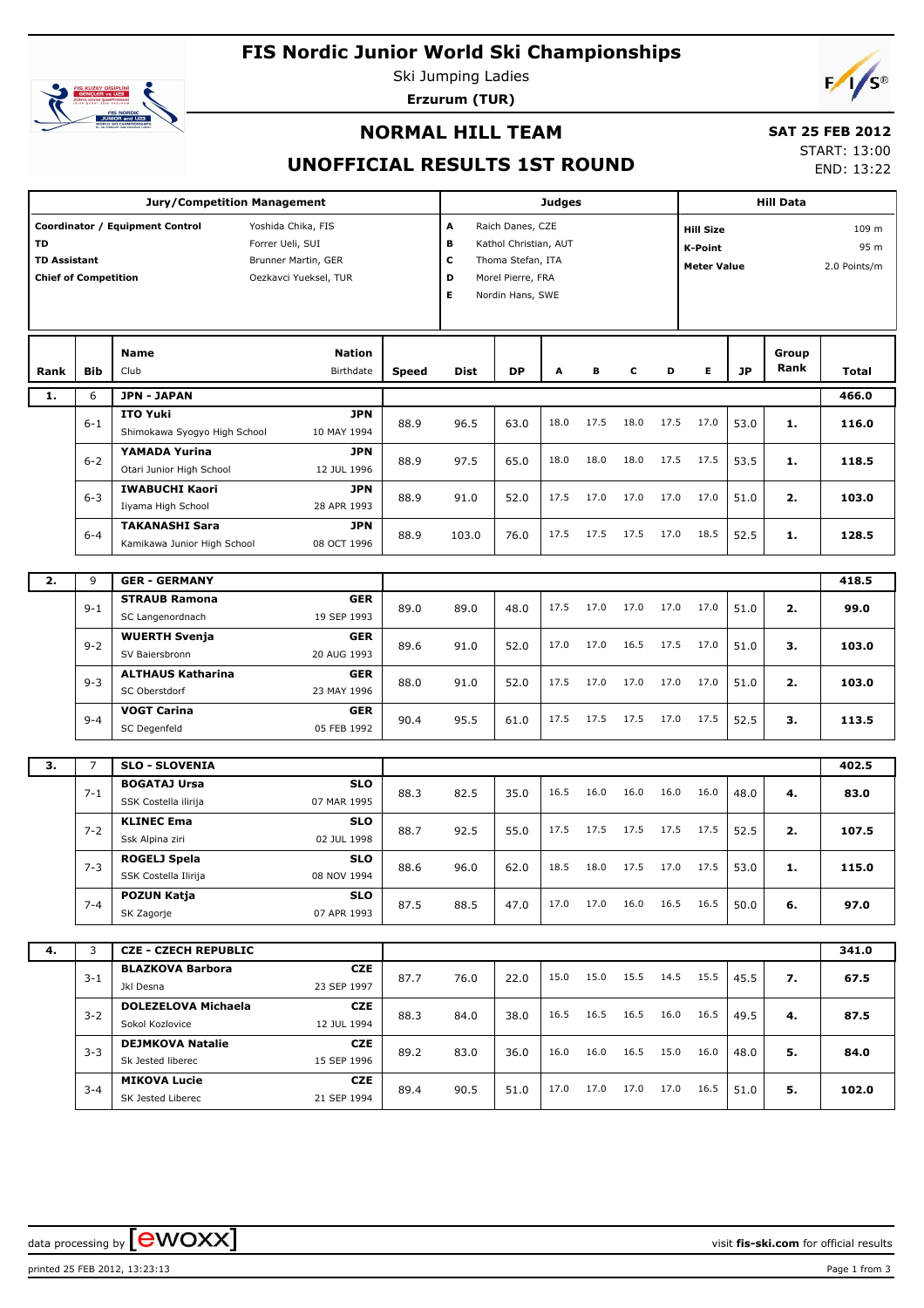## **FIS Nordic Junior World Ski Championships**



Ski Jumping Ladies **Erzurum (TUR)**

# **NORMAL HILL TEAM**

#### **SAT 25 FEB 2012**

## **UNOFFICIAL RESULTS 1ST ROUND**

START: 13:00 END: 13:22

| Rank | Bib            | Name<br><b>Nation</b><br>Club<br>Birthdate                                   | Speed | <b>Dist</b> | <b>DP</b> | Α    | в    | c         | D    | Е    | JP   | Group<br>Rank | Total |
|------|----------------|------------------------------------------------------------------------------|-------|-------------|-----------|------|------|-----------|------|------|------|---------------|-------|
| 5.   | $\overline{4}$ | <b>FRA - FRANCE</b>                                                          |       |             |           |      |      |           |      |      |      |               | 335.5 |
|      | $4 - 1$        | <b>LEMARE Lea</b><br><b>FRA</b><br>21 JUN 1996<br>Courchevel                 | 87.8  | 80.0        | 30.0      | 16.0 | 16.5 | 16.0      | 16.0 | 16.5 | 48.5 | 6.            | 78.5  |
|      | $4 - 2$        | <b>ESPIAU Caroline</b><br><b>FRA</b><br>29 SEP 1992<br>U.S. Autrans          | 88.0  | 69.5        | 9.0       | 15.0 | 15.5 | 14.5      | 15.0 | 14.5 | 44.5 | 7.            | 53.5  |
|      | $4 - 3$        | <b>CLAIR Julia</b><br><b>FRA</b><br>20 MAR 1994<br>Xonrupt                   | 87.1  | 81.5        | 33.0      | 16.0 | 16.5 | 16.0      | 16.0 | 16.5 | 48.5 | 6.            | 81.5  |
|      | $4 - 4$        | <b>MATTEL Coline</b><br><b>FRA</b><br>03 NOV 1995<br>Les Contamines Montjoie | 88.8  | 99.0        | 68.0      | 18.5 | 18.0 | 18.0      | 18.0 | 18.0 | 54.0 | 2.            | 122.0 |
|      |                |                                                                              |       |             |           |      |      |           |      |      |      |               |       |
| 6.   | 5              | <b>NOR - NORWAY</b>                                                          |       |             |           |      |      |           |      |      |      |               | 330.5 |
|      | $5 - 1$        | <b>NOR</b><br><b>ENGER Gyda</b><br>14 JAN 1993<br>Hernes IL                  | 88.3  | 80.5        | 31.0      | 16.0 | 16.0 | 16.0      | 15.0 | 16.5 | 48.0 | 5.            | 79.0  |
|      | $5 - 2$        | <b>NOR</b><br><b>HAGEMOEN Jenny Synnove</b><br>23 FEB 1993<br>Gausdal Skilag | 87.6  | 78.5        | 27.0      | 16.0 | 16.0 | 16.0      | 16.0 | 16.5 | 48.0 | 5.            | 75.0  |
|      | $5 - 3$        | <b>STEEN HANSEN Synne</b><br><b>NOR</b><br>Pors IF<br>01 JAN 1993            | 90.0  | 82.5        | 35.0      | 15.5 | 15.0 | 15.0      | 15.0 | 15.0 | 45.0 | 7.            | 80.0  |
|      | $5 - 4$        | <b>LUNDBY Maren</b><br><b>NOR</b><br>07 SEP 1994<br>Kolbukameratene          | 87.9  | 87.5        | 45.0      | 17.5 | 17.0 | 17.0      | 17.0 | 17.5 | 51.5 | 7.            | 96.5  |
|      |                |                                                                              |       |             |           |      |      |           |      |      |      |               |       |
| 7.   | 8              | <b>AUT - AUSTRIA</b>                                                         |       |             |           |      |      |           |      |      |      |               | 288.5 |
|      | $8 - 1$        | <b>SCHOITSCH Sonja</b><br><b>AUT</b><br>SV Achomitz/Zahmoc<br>05 FEB 1997    | 88.0  | 84.5        | 39.0      | 16.0 | 16.5 | 16.0      | 16.0 | 16.5 | 48.5 | з.            | 87.5  |
|      | $8 - 2$        | <b>HOELZL Chiara</b><br><b>AUT</b><br>SV Schwarzach<br>18 JUL 1997           | 87.1  | 67.0        | 4.0       | 15.5 | 16.0 | 15.5      | 14.5 | 14.5 | 45.5 | 8.            | 49.5  |
|      | $8 - 3$        | <b>ROIDER Cornelia</b><br><b>AUT</b><br>SC Seekirchen<br>09 JUL 1994         | 87.2  | 79.0        | 28.0      | 15.5 | 16.0 | 15.0      | 14.5 | 15.0 | 45.5 | 8.            | 73.5  |
|      | $8 - 4$        | <b>KEIL Katharina</b><br><b>AUT</b><br>NST Salzkammergut<br>19 APR 1993      | 88.7  | 80.0        | 30.0      | 16.5 | 16.0 | 15.5      | 16.0 | 16.0 | 48.0 | 8.            | 78.0  |
|      |                |                                                                              |       |             |           |      |      |           |      |      |      |               |       |
| 8.   | $\mathbf{1}$   | <b>CHN - CHINA</b>                                                           |       |             |           |      |      |           |      |      |      |               | 246.0 |
|      | $1 - 2$        | JI Cheng<br><b>CHN</b><br>Chinese Ski Association<br>10 AUG 1993             | 88.6  | 70.0        | 10.0      | 15.5 | 15.0 | 15.0      | 15.0 | 16.0 | 45.5 | 6.            | 55.5  |
|      | $1 - 3$        | <b>CHN</b><br>LI Xueyao<br>11 APR 1995<br>Chinese Ski Association            | 88.6  | 85.5        | 41.0      | 15.5 | 15.5 | 15.5      | 15.0 | 15.5 | 46.5 | 4.            | 87.5  |
|      | $1 - 4$        | <b>MA Tong</b><br><b>CHN</b><br>Chinese Ski Association<br>02 MAR 1994       | 88.6  | 92.0        | 54.0      | 17.0 | 16.5 | 15.5 16.5 |      | 16.0 | 49.0 | 4.            | 103.0 |
|      |                |                                                                              |       |             |           |      |      |           |      |      |      |               |       |
| 9.   | $\overline{2}$ | <b>RUS - RUSSIA</b>                                                          |       |             |           |      |      |           |      |      |      |               | 139.5 |
|      | $2 - 1$        | <b>RUS</b><br><b>RASHITOVA Adelya</b><br>Ufa<br>03 MAY 1994                  | 86.7  | 54.0        | $-22.0$   | 13.5 |      | 13.5      | 14.0 | 13.5 | 40.5 | 8.            | 18.5  |
|      | $2 - 2$        | <b>VESHCHIKOVA Anastasia</b><br><b>RUS</b><br>Moscow SHVSM<br>28 JUL 1995    | 86.4  | 60.0        | $-10.0$   | 13.0 | 13.5 | 13.0      | 14.0 | 14.0 | 40.5 | 9.            | 30.5  |
|      | $2 - 3$        | <b>KUSTOVA Alexandra</b><br><b>RUS</b><br>Magadan<br>26 AUG 1998             | 85.3  | 63.0        | $-4.0$    | 15.5 | 15.5 | 15.0      | 15.0 | 15.5 | 46.0 | 9.            | 42.0  |
|      | $2 - 4$        | <b>TIKHONOVA Sofya</b><br><b>RUS</b><br>Sankt-Petersburg<br>16 NOV 1998      | 86.5  | 66.0        | 2.0       | 15.5 | 15.0 | 15.5 15.5 |      | 15.5 | 46.5 | 9.            | 48.5  |

| <b>Disqualified</b> |             |                              |  |  |  |  |  |  |  |  |
|---------------------|-------------|------------------------------|--|--|--|--|--|--|--|--|
| Bib                 | <b>Name</b> | Reason                       |  |  |  |  |  |  |  |  |
| <b>++</b>           | LIU Qi      | Ski<br>$\sim$<br><b>SCET</b> |  |  |  |  |  |  |  |  |

data processing by **CWOXX**  $\blacksquare$  and  $\blacksquare$  and  $\blacksquare$  and  $\blacksquare$  and  $\blacksquare$  and  $\blacksquare$  and  $\blacksquare$  and  $\blacksquare$  and  $\blacksquare$  and  $\blacksquare$  and  $\blacksquare$  and  $\blacksquare$  and  $\blacksquare$  and  $\blacksquare$  and  $\blacksquare$  and  $\blacksquare$  and  $\blacksquare$  and  $\blacksquare$  a

printed 25 FEB 2012, 13:23:13 Page 2 from 3